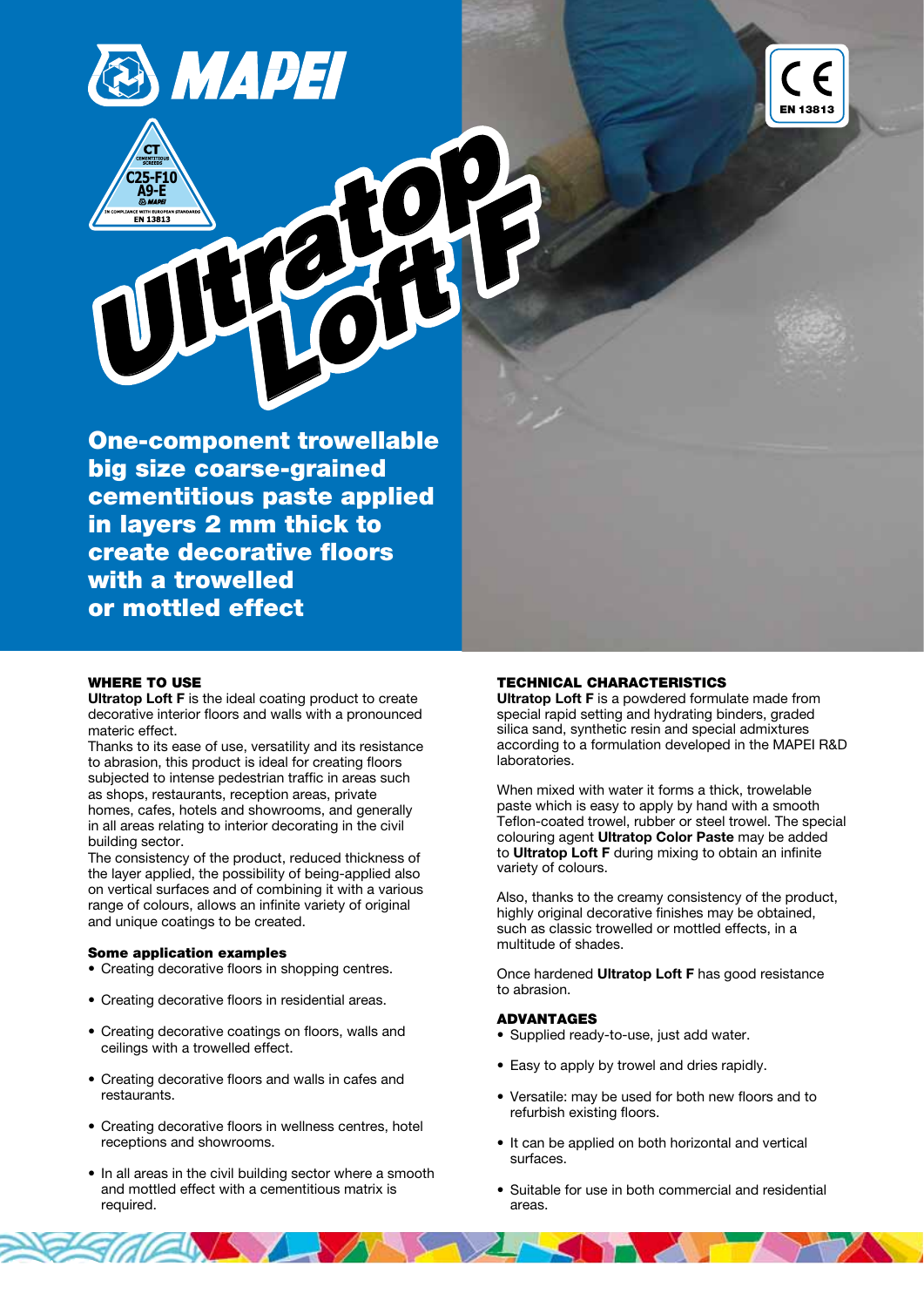

- May be tinted with the special colouring agent Ultratop Color Paste.
- Treated surfaces are ready for use quickly.

#### RECOMMENDATIONS

- Do not apply Ultratop Loft F on dusty or crumbling surfaces or on surfaces with oil or grease stains;
- Do not add lime, cement, gypsum or other binders to Ultratop Loft F.
- Do not apply Ultratop Loft F on substrates with rising damp (contact MAPEI Technical Services Department).
- Do not apply Ultratop Loft F if the temperature is lower than +5°C or higher than +35°C.
- Do not apply Ultratop Loft F on exterior surfaces.
- Ultratop Color Paste is the only product that can be used to colour Ultratop Loft F.

## APPLICATION PROCEDURE Substrate preparation

Substrates must be dry, solid and free of dust, loose and detached parts, paint, wax, oil, rust and any other substance which may affect adhesion.

It is very important that the surface is prepared according to specification to guarantee correct application and the best performance of Ultratop Loft F.

The most suitable method for preparing the surface is by grinding with a diamond disk and then removing all the dust with a vacuum cleaner. Do not use chemical preparation methods, such as acid rinsing, or aggressive percussion tools, to prevent damaging the substrate.

Repair defects, such as holes, pitting, cracking, etc., with Eporip, Primer SN or Mapefloor I 300 SL, depending on the width and depth of the defects and cracks. If the substrate needs to be consolidated, use Primer MF.

Repair deep hollows or highly deteriorated areas on the surface of the floor with Mapefloor EP19 three-component epoxy mortar or with products from the

Mapegrout line.

Reconstruct highly deteriorated joints using the same products.

If any of the above guidelines are not strictly adhered to, the quality of the final surface may be poor.

#### Priming the substrate Horizontal surfaces

Following the mechanical preparation treatment, prime concrete and/or ceramic horizontal surfaces with Primer SN reinforced, where required, with Mapenet 150 (glass fibre mesh) and blinded with Quartz 0.5.

Prepare Primer SN by pouring component B (4 kg) into component A (16 kg) and blend together with a drill with a spiral mixing attachment at low speed to form a smooth, even paste. While mixing, add 4 kg of

Quartz 0.5 to the paste as soon as it has been prepared and continue mixing for several minutes to form a smooth, even compound.

Pour the product onto the floor to be coated and spread it out evenly and uniformly using a smooth trowel or a smooth rake. While the product is still wet, blind the surface with Quartz 0.5.

Once the Primer SN has hardened, remove excess sand with an industrial vacuum cleaner.

#### Vertical surfaces

Vertical surfaces must be primed beforehand by applying a coat of Eco Prim Grip with a brush or roller. Leave the primer to dry, depending on the surrounding conditions and absorbency of the substrate, before applying Ultratop Loft F.

#### Preparation of the product

Pour a 20 kg bag of Ultratop Loft F into a container with 6.4-7 litres of clean water while mixing and keep mixing with an electric mixer at low speed to form a smooth, lump-free paste. If you wish to colour Ultratop Loft F, add the special Ultratop Color Paste to the mixing water and stir before adding and mixing in the Ultratop Loft F.

### Application of the product

Apply one or more coats of Ultratop Loft F with a smooth rubber, steel or Teflon-coated trowel until the effect required is obtained. The maximum thickness to be applied for each coat is 1 mm.

In order to form a smooth, even finish, with signs of the product made by the trowelling motion still visible on the hardened surface (small crests), sand the surface of Ultratop Loft F between each coat and then after applying the final coat, which may also be a coat of Ultratop Loft W. Each coat must be completely dry before sanding. Wait at least 24 hours between each coat

before sanding. We recommend using a single-head sander

with 80 to 200 grit sandpaper for this operation, depending on the effect required.

#### Finishing coat

Around 24 hours after applying the final coat of Ultratop Loft F or Ultratop Loft W apply a finishing product from the Mapefloor Finish range to protect the surface and to make it non-absorbent.

The most suitable finishing product must be chosen according to the effect or level of wear-resistance required. Please contact the MAPEI Technical Services Department for information.

#### Cleaning

Remove Ultratop Loft F from tools with water while still fresh.

## **CONSUMPTION**

 $0.7-1.0$  kg/m<sup>2</sup> per coat.

#### PACKAGING

Ultratop Loft F is supplied in 20 kg bags.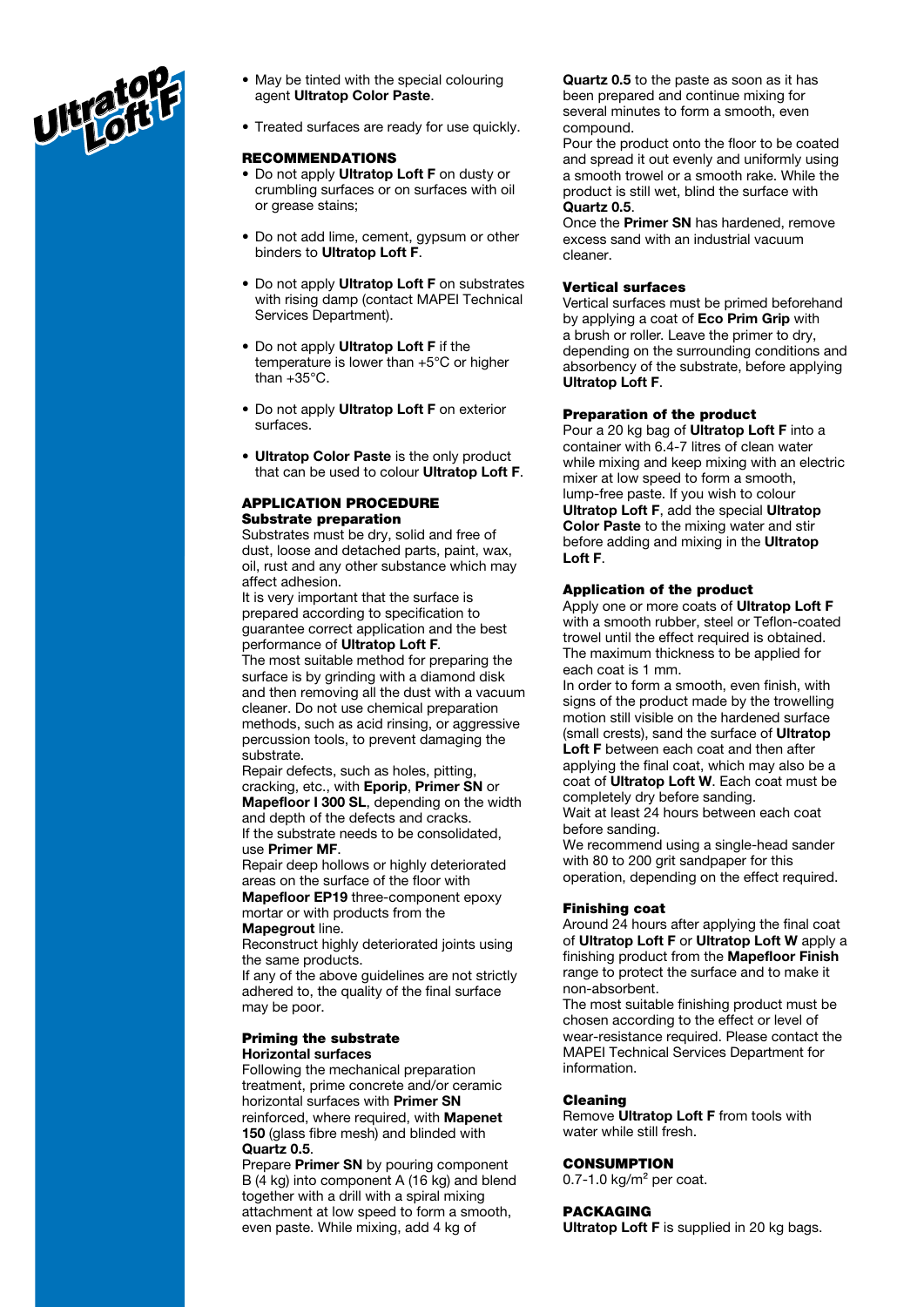TECHNICAL DATA (typical values)

In compliance with European norm: – EN 13813:2002, CT - C25 - F10 - A9 - E

| <b>PRODUCT IDENTITY</b>                                                                                                                                              |                                 |                                                                            |                                  |                |
|----------------------------------------------------------------------------------------------------------------------------------------------------------------------|---------------------------------|----------------------------------------------------------------------------|----------------------------------|----------------|
| <b>Consistency:</b>                                                                                                                                                  |                                 | fine powder                                                                |                                  |                |
| Colour:                                                                                                                                                              |                                 | white or natural                                                           |                                  |                |
| Bulk density (kg/m <sup>3</sup> ):                                                                                                                                   |                                 | 1,100                                                                      |                                  |                |
| Dry solids content (%):                                                                                                                                              |                                 | 100                                                                        |                                  |                |
| APPLICATION DATA (at +23°C - 50% R.H.)                                                                                                                               |                                 |                                                                            |                                  |                |
| <b>Mixing ratio:</b>                                                                                                                                                 |                                 | approx. 32-35 parts of water per 100 parts by weight<br>of Ultratop Loft F |                                  |                |
| Thickness of each coat (mm):                                                                                                                                         |                                 | 1                                                                          |                                  |                |
| Density of mix (kg/m <sup>3</sup> ):                                                                                                                                 |                                 | 1,600                                                                      |                                  |                |
| pH of mix:                                                                                                                                                           |                                 | 11                                                                         |                                  |                |
| <b>Application temperature:</b>                                                                                                                                      |                                 | from $+5^{\circ}$ C to $+35^{\circ}$ C                                     |                                  |                |
| <b>Workability time:</b>                                                                                                                                             |                                 | 20 mins.                                                                   |                                  |                |
| <b>Setting time:</b>                                                                                                                                                 |                                 | 80 mins.                                                                   |                                  |                |
| Set to foot traffic:                                                                                                                                                 |                                 | 3 hours                                                                    |                                  |                |
| Waiting time before applying second coat:                                                                                                                            |                                 | 24 hours                                                                   |                                  |                |
| Waiting time before applying finishing coat:                                                                                                                         |                                 | 24 hours                                                                   |                                  |                |
| <b>FINAL PERFORMANCE</b>                                                                                                                                             |                                 |                                                                            |                                  |                |
| <b>Performance characteristic</b>                                                                                                                                    | <b>Test</b><br>method           | <b>Requirements according</b><br>to EN 13813 for<br>cementitious screeds   | <b>Performamce</b><br>of product |                |
| <b>Compressive strength:</b>                                                                                                                                         | EN 13892-2                      | $5 < N/mm^2 < 80$<br>$(28 \text{ days})$                                   | $+23^{\circ}$ C                  |                |
|                                                                                                                                                                      |                                 |                                                                            | 24h                              | 8              |
|                                                                                                                                                                      |                                 |                                                                            | 7 days                           | 18             |
| Flexural strength):                                                                                                                                                  | EN 13892-2                      | $1 < N/mm^2 < 50$<br>$(28 \text{ days})$                                   | 28 days<br>$+23^{\circ}$ C       | 25             |
|                                                                                                                                                                      |                                 |                                                                            | 24h                              | $\overline{4}$ |
|                                                                                                                                                                      |                                 |                                                                            | 7 days                           | 8              |
|                                                                                                                                                                      |                                 |                                                                            | 28 days                          | 10             |
| <b>Abrasion resistance Taber abrasion-</b><br>meter (H22 disk, 500 g, 200 revs)<br>expressed as loss in weight:<br><b>Abrasion resistance class</b><br>(Böhme test): | <b>ASTM D4060</b><br>EN 13892-3 |                                                                            | $+23^{\circ}$ C                  |                |
|                                                                                                                                                                      |                                 |                                                                            | 7 days                           | 0.7            |
|                                                                                                                                                                      |                                 |                                                                            | 28 days                          | 0.5            |
|                                                                                                                                                                      |                                 | $1.5 < cm^3/50 cm^2 < 22$                                                  | $+23^{\circ}$ C<br>28 days       | 9              |
| <b>Reaction to fire:</b>                                                                                                                                             | EN 13501-1                      | Value declared                                                             |                                  |                |
|                                                                                                                                                                      |                                 |                                                                            |                                  | E.             |